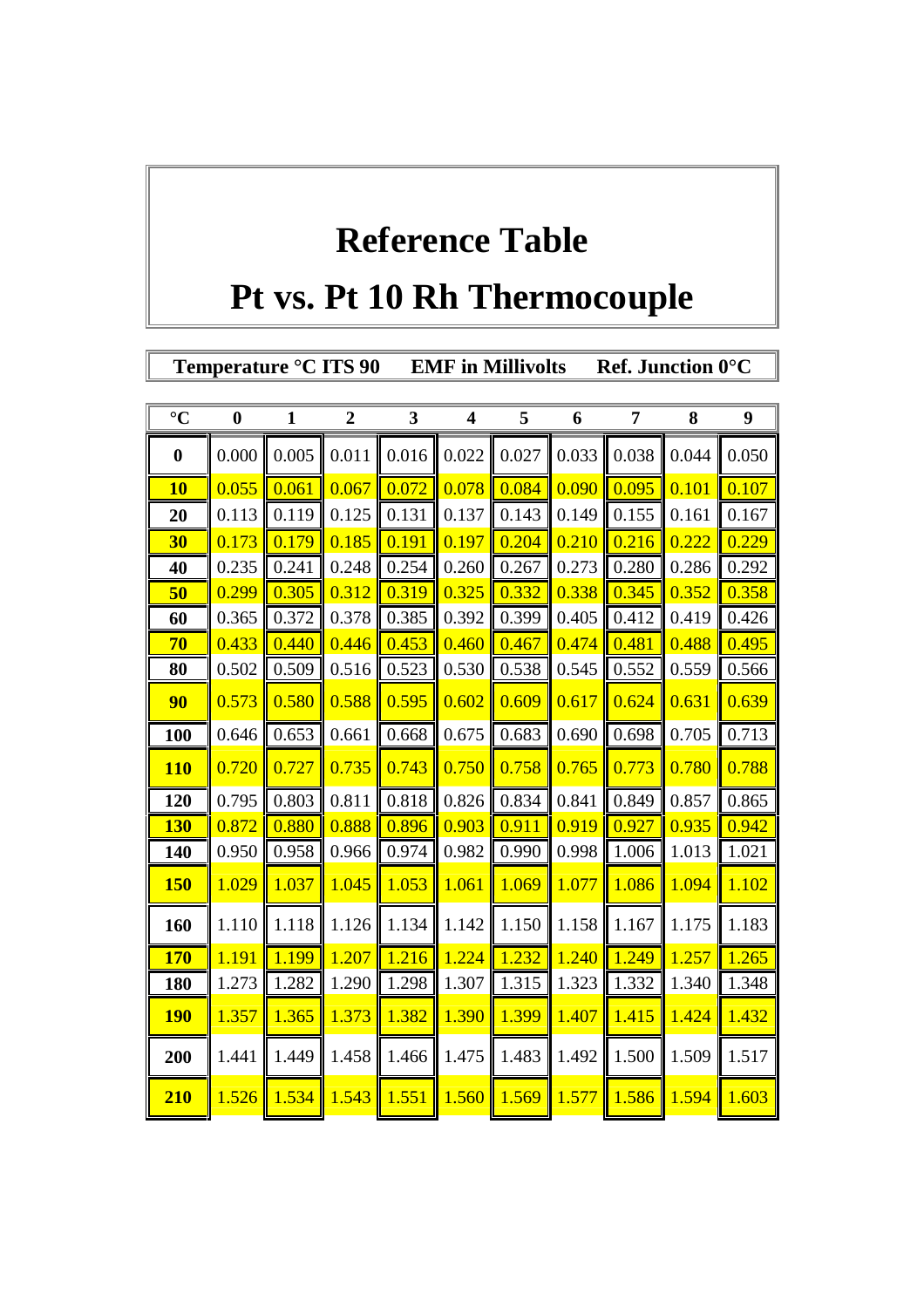| 220        | 1.612 | 1.620 | 1.629                   | 1.638 | 1.646 | 1.655                               | 1.663 | 1.672 | 1.681         | 1.690 |
|------------|-------|-------|-------------------------|-------|-------|-------------------------------------|-------|-------|---------------|-------|
| 230        | 1.698 | 1.707 | 1.716                   | 1.724 | 1.733 | 1.742                               | 1.751 | 1.759 | 1.768         | 1.777 |
| 240        | 1.786 | 1.794 | 1.803                   | 1.812 | 1.821 | 1.829                               | 1.838 | 1.847 | 1.856         | 1.865 |
| 250        | 1.874 | 1.882 | 1.891                   | 1.900 | 1.909 | 1.918                               | 1.927 | 1.936 | 1.944         | 1.953 |
| 260        | 1.962 | 1.971 | 1.980                   | 1.989 | 1.998 | 2.007                               | 2.016 | 2.025 | 2.034         | 2.043 |
| 270        | 2.052 | 2.061 | 2.070                   | 2.078 | 2.087 | 2.096                               | 2.105 | 2.114 | 2.123         | 2.132 |
| 280        | 2.142 | 2.151 | 2.160                   | 2.169 | 2.178 | 2.187                               | 2.196 | 2.205 | 2.214         | 2.223 |
| <b>290</b> | 2.232 | 2.241 | 2.250                   | 2.259 | 2.268 | 2.277                               | 2.287 | 2.296 | 2.305         | 2.314 |
| 300        | 2.323 | 2.332 | 2.341                   | 2.350 | 2.360 | 2.369                               | 2.378 | 2.387 | 2.396         | 2.405 |
| <b>310</b> | 2.415 | 2.424 | 2.433                   | 2.442 | 2.451 | 2.461                               | 2.470 | 2.479 | 2.488         | 2.497 |
| 320        | 2.507 | 2.516 | 2.525                   | 2.534 | 2.544 | 2.553                               | 2.562 | 2.571 | 2.580         | 2.590 |
| <b>330</b> | 2.599 | 2.609 | 2.618                   | 2.627 | 2.636 | 2.646                               | 2.655 | 2.664 | 2.674         | 2.683 |
| 340        | 2.692 | 2.702 | 2.711                   | 2.720 | 2.730 | 2.739                               | 2.748 | 2.758 | 2.767         | 2.776 |
| 350        | 2.786 | 2.795 | 2.805                   | 2.814 | 2.823 | 2.833                               | 2.842 | 2.851 | 2.861         | 2.870 |
| 360        | 2.880 | 2.889 | 2.899                   | 2.908 | 2.917 | 2.927                               | 2.936 | 2.946 | 2.955         | 2.965 |
| 370        | 2.974 | 2.983 | 2.993                   | 3.002 | 3.012 | 3.021                               | 3.031 | 3.040 | 3.050         | 3.059 |
| 380        | 3.069 | 3.078 | 3.088                   | 3.097 | 3.107 | 3.116                               | 3.126 | 3.135 | 3.145         | 3.154 |
| <b>390</b> | 3.164 | 3.173 | 3.183                   | 3.192 | 3.202 | 3.212                               | 3.221 | 3.231 | 3.240         | 3.250 |
| 400        | 3.259 | 3.269 | 3.279                   | 3.288 | 3.298 | 3.307                               | 3.317 | 3.326 | 3.336         | 3.346 |
| <b>410</b> | 3.355 | 3.365 | 3.374                   | 3.384 | 3.394 | 3.403                               | 3.413 | 3.423 | 3.432         | 3.442 |
| 420        | 3.451 | 3.461 | 3.471                   | 3.480 | 3.490 | 3.500                               | 3.509 | 3.519 | 3.529         | 3.538 |
| <b>430</b> | 3.548 |       | $3.558$   3.567   3.577 |       | 3.587 | $\parallel$ 3.596 $\parallel$ 3.606 |       |       | $3.616$ 3.626 | 3.635 |
| 440        | 3.645 | 3.655 | 3.664                   | 3.674 | 3.684 | 3.694                               | 3.703 | 3.713 | 3.723         | 3.732 |
| 450        | 3.742 | 3.752 | 3.762                   | 3.771 | 3.781 | 3.791                               | 3.801 | 3.810 | 3.820         | 3.830 |
| 460        | 3.840 | 3.850 | 3.859                   | 3.869 | 3.879 | 3.889                               | 3.898 | 3.908 | 3.918         | 3.928 |
| 470        | 3.938 | 3.947 | 3.957                   | 3.967 | 3.977 | 3.987                               | 3.997 | 4.006 | 4.016         | 4.026 |
| 480        | 4.036 | 4.046 | 4.056                   | 4.065 | 4.075 | 4.085                               | 4.095 | 4.105 | 4.115         | 4.125 |
| <b>490</b> | 4.134 | 4.144 | 4.154                   | 4.164 | 4.174 | 4.184                               | 4.194 | 4.204 | 4.214         | 4.223 |
| 500        | 4.233 | 4.243 | 4.253                   | 4.263 | 4.273 | 4.283                               | 4.293 | 4.303 | 4.313         | 4.323 |
| 510        | 4.332 | 4.342 | 4.352                   | 4.362 | 4.372 | 4.382                               | 4.392 | 4.402 | 4.412         | 4.422 |
| 520        | 4.432 | 4.442 | 4.452                   | 4.462 | 4.472 | 4.482                               | 4.492 | 4.502 | 4.512         | 4.522 |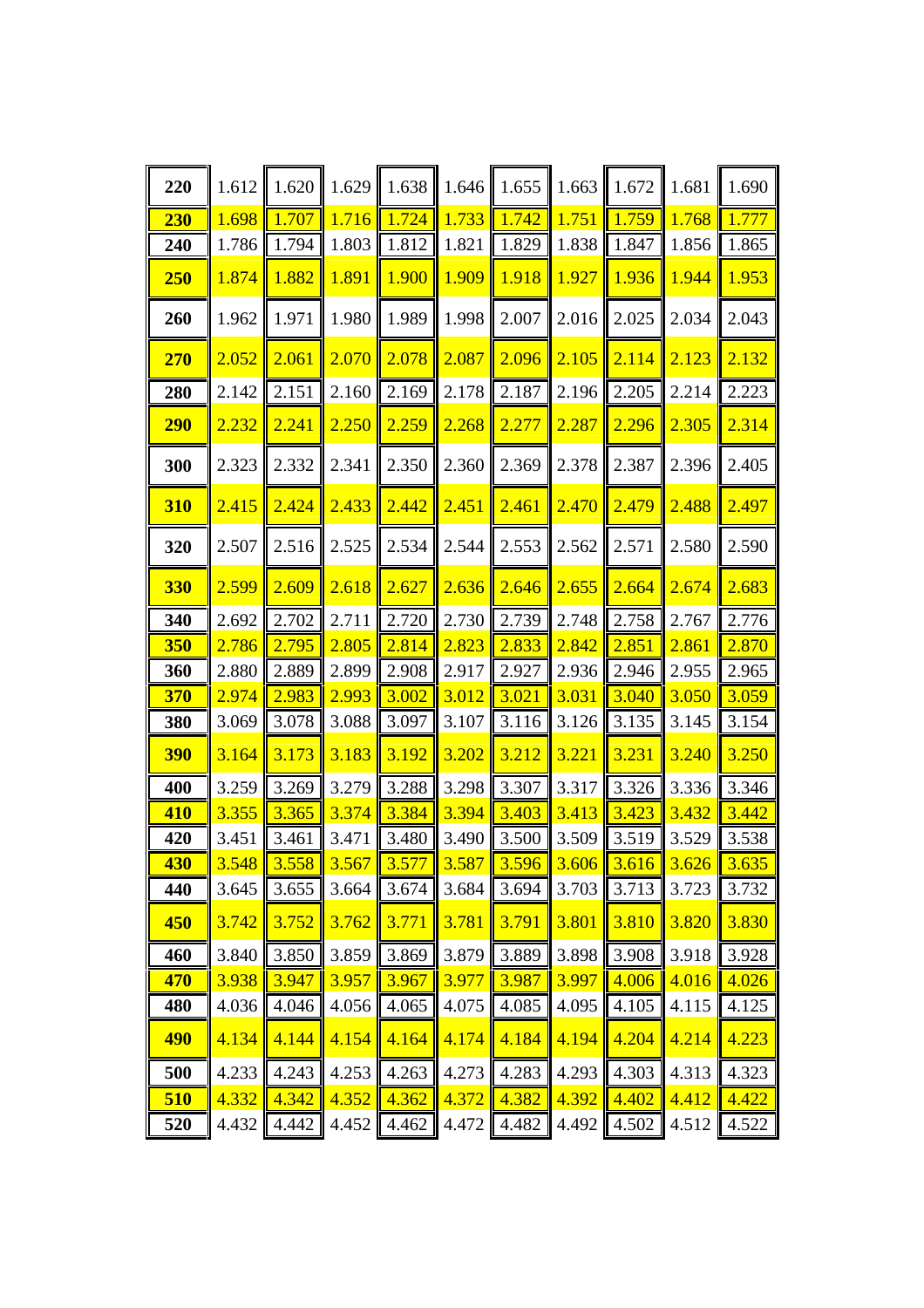| 530        | 4.532 | 4.542                                 | 4.552 | 4.562 | 4.572 | 4.582 | 4.592 | 4.602       | 4.612 | 4.622 |
|------------|-------|---------------------------------------|-------|-------|-------|-------|-------|-------------|-------|-------|
| 540        | 4.632 | 4.642                                 | 4.652 | 4.662 | 4.672 | 4.682 | 4.692 | 4.702       | 4.712 | 4.722 |
| 550        | 4.732 | 4.742                                 | 4.752 | 4.762 | 4.772 | 4.782 | 4.793 | 4.803       | 4.813 | 4.823 |
| 560        | 4.833 | 4.843                                 | 4.853 | 4.863 | 4.873 | 4.883 | 4.893 | 4.904       | 4.914 | 4.924 |
| 570        | 4.934 | 4.944                                 | 4.954 | 4.964 | 4.974 | 4.984 | 4.995 | 5.005       | 5.015 | 5.025 |
| 580        | 5.035 | 5.045                                 | 5.055 | 5.066 | 5.076 | 5.086 | 5.096 | 5.106       | 5.116 | 5.127 |
| 590        | 5.137 | 5.147                                 | 5.157 | 5.167 | 5.178 | 5.188 | 5.198 | 5.208       | 5.218 | 5.228 |
| 600        | 5.239 | 5.249                                 | 5.259 | 5.269 | 5.280 | 5.290 | 5.300 | 5.310       | 5.320 | 5.331 |
| 610        | 5.341 | 5.351                                 | 5.361 | 5.372 | 5.382 | 5.392 | 5.402 | 5.413       | 5.423 | 5.433 |
| 620        | 5.443 | 5.454                                 | 5.464 | 5.474 | 5.485 | 5.495 | 5.505 | 5.515       | 5.526 | 5.536 |
| <b>630</b> | 5.546 | 5.557                                 | 5.567 | 5.577 | 5.588 | 5.598 | 5.608 | 5.618       | 5.629 | 5.639 |
| 640        | 5.649 | 5.660                                 | 5.670 | 5.680 | 5.691 | 5.701 | 5.712 | 5.723       | 5.732 | 5.743 |
| 650        | 5.753 | 5.763                                 | 5.774 | 5.784 | 5.794 | 5.805 | 5.815 | 5.826       | 5.836 | 5.846 |
| 660        | 5.857 | 5.867                                 | 5.878 | 5.888 | 5.898 | 5.909 | 5.919 | 5.930       | 5.940 | 5.950 |
| 670        | 5.961 | 5.971                                 | 5.982 | 5.992 | 6.003 | 6.013 | 6.024 | 6.034       | 6.044 | 6.055 |
| 680        | 6.065 | 6.076                                 | 6.086 | 6.097 | 6.107 | 6.118 | 6.128 | 6.139       | 6.149 | 6.160 |
| 690        | 6.170 | 6.181                                 | 6.191 | 6.202 | 6.212 | 6.223 | 6.233 | 6.244       | 6.254 | 6.265 |
| 700        | 6.275 | 6.286                                 | 6.296 | 6.307 | 6.317 | 6.328 | 6.338 | 6.349       | 6.360 | 6.370 |
| <b>710</b> | 6.381 | 6.391                                 | 6.402 | 6.412 | 6.423 | 6.434 | 6.444 | 6.455       | 6.465 | 6.476 |
| 720        | 6.486 | 6.497                                 | 6.508 | 6.518 | 6.529 | 6.539 | 6.550 | 6.561       | 6.571 | 6.582 |
| 730        | 6.593 | 6.603                                 | 6.614 | 6.624 | 6.635 | 6.646 | 6.656 | 6.667       | 6.678 | 6.688 |
| 740        | 6.699 | 6.710                                 | 6.720 | 6.731 | 6.742 | 6.752 | 6.763 | 6.774       | 6.784 | 6.795 |
| 750        | 6.806 | 6.817                                 | 6.827 | 6.838 | 6.849 | 6.859 | 6.870 | 6.881       | 6.892 | 6.902 |
| 760        |       | $6.913$ 6.924 6.934 6.945 6.956 6.967 |       |       |       |       | 6.977 | 6.988 6.999 |       | 7.010 |
| 770        | 7.020 | 7.031                                 | 7.042 | 7.053 | 7.064 | 7.074 | 7.085 | 7.096       | 7.107 | 7.117 |
| 780        | 7.128 | 7.139                                 | 7.150 | 7.161 | 7.172 | 7.182 | 7.193 | 7.204       | 7.215 | 7.226 |
| 790        | 7.236 | 7.247                                 | 7.258 | 7.269 | 7.280 | 7.291 | 7.302 | 7.312       | 7.323 | 7.334 |
| 800        | 7.345 | 7.356                                 | 7.367 | 7.378 | 7.388 | 7.399 | 7.410 | 7.421       | 7.432 | 7.443 |
| 810        | 7.454 | 7.465                                 | 7.476 | 7.487 | 7.498 | 7.508 | 7.519 | 7.530       | 7.541 | 7.552 |
| 820        | 7.563 | 7.574                                 | 7.585 | 7.596 | 7.607 | 7.618 | 7.629 | 7.640       | 7.651 | 7.662 |
| 830        | 7.673 | 7.684                                 | 7.695 | 7.706 | 7.717 | 7.728 | 7.739 | 7.750       | 7.761 | 7.772 |
| 840        | 7.783 | 7.794                                 | 7.805 | 7.816 | 7.827 | 7.838 | 7.849 | 7.860       | 7.871 | 7.882 |
| 850        | 7.893 | 7.904                                 | 7.915 | 7.926 | 7.937 | 7.948 | 7.959 | 7.970       | 7.981 | 7.992 |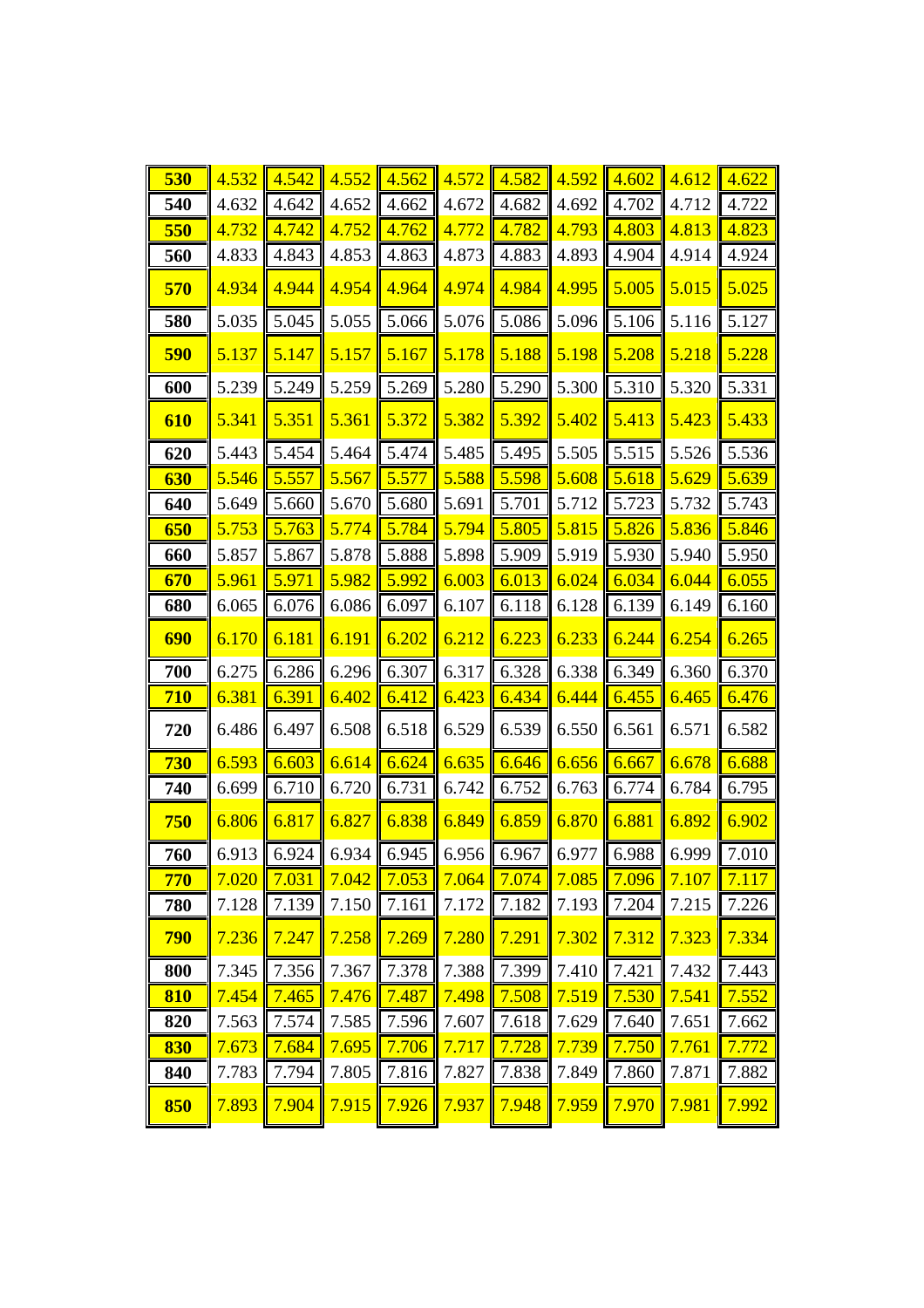| 860         | 8.003 | 8.014 | 8.026 | 8.037 | 8.048 | 8.059                                                                                                                                                      | 8.070  | 8.081 | 8.092                | 8.103                                                                                                                                                      |
|-------------|-------|-------|-------|-------|-------|------------------------------------------------------------------------------------------------------------------------------------------------------------|--------|-------|----------------------|------------------------------------------------------------------------------------------------------------------------------------------------------------|
| 870         | 8.114 | 8.125 | 8.137 | 8.148 | 8.159 | 8.170                                                                                                                                                      | 8.181  | 8.192 | 8.203                | 8.215                                                                                                                                                      |
| 880         | 8.226 | 8.237 | 8.248 | 8.259 | 8.270 | 8.281                                                                                                                                                      | 8.293  | 8.293 | 8.304                | 8.326                                                                                                                                                      |
| 890         | 8.337 | 8.348 | 8.360 | 8.371 | 8.382 | 8.393                                                                                                                                                      | 8.404  | 8.416 | 8.427                | 8.438                                                                                                                                                      |
| 900         | 8.449 | 8.460 | 8.472 | 8.483 | 8.494 | 8.505                                                                                                                                                      | 8.517  | 8.528 | 8.539                | 8.550                                                                                                                                                      |
| <b>910</b>  | 8.562 | 8.573 | 8.584 | 8.595 | 8.607 | 8.618                                                                                                                                                      | 8.629  | 8.640 | 8.852                | 8.663                                                                                                                                                      |
| 920         | 8.674 | 8.685 | 8.697 | 8.708 | 8.719 | 8.731                                                                                                                                                      | 8.742  | 8.753 | 8.765                | 8.776                                                                                                                                                      |
| 930         | 8.787 | 8.798 | 8.810 | 8.821 | 8.832 | 8.844                                                                                                                                                      | 8.855  | 8.866 | 8.878                | 8.889                                                                                                                                                      |
| 940         | 8.900 | 8.912 | 8.923 | 8.935 | 8.946 | 8.957                                                                                                                                                      | 8.969  | 8.980 | 8.991                | 9.003                                                                                                                                                      |
| 950         | 9.014 | 9.025 | 9.037 | 9.048 | 9.060 | 9.071                                                                                                                                                      | 9.082  | 9.094 | 9.105                | 9.117                                                                                                                                                      |
| 960         | 9.128 | 9.139 | 9.151 | 9.162 | 9.174 | 9.185                                                                                                                                                      | 9.197  | 9.208 | 9.219                | 9.231                                                                                                                                                      |
| 970         | 9.242 | 9.254 | 9.265 | 9.277 | 9.288 | 2.300                                                                                                                                                      | 9.311  | 9.323 | 9.334                | 9.345                                                                                                                                                      |
| 980         | 9.357 | 9.368 | 9.380 | 9.391 | 9.403 | 9.414                                                                                                                                                      | 9.426  | 9.437 | 9.449                | 9.460                                                                                                                                                      |
| 990         | 9.472 | 9.483 | 9.495 | 9.506 | 9.518 | 9.529                                                                                                                                                      | 9.541  | 9.552 | 9.564                | 9.576                                                                                                                                                      |
| 1000        | 9.587 | 9.599 | 9.610 | 9.622 | 9.633 | 9.645                                                                                                                                                      | 9.656  | 9.668 | 9.680                | 9.691                                                                                                                                                      |
| <b>1010</b> | 9.703 | 9.714 | 9.726 | 9.737 | 9.749 | 9.761                                                                                                                                                      | 9.772  | 9.784 | 9.795                | 9.807                                                                                                                                                      |
| 1020        | 9.819 | 9.830 | 9.842 | 9.853 | 9.865 | 9.877                                                                                                                                                      | 9.888  | 9.900 | 9.911                | 9.923                                                                                                                                                      |
| <b>1030</b> | 9.935 | 9.946 | 9.958 | 9.970 | 9.981 | 9.993                                                                                                                                                      | 10.005 |       | 10.016 10.028 10.040 |                                                                                                                                                            |
| 1040        |       |       |       |       |       | 10.051  10.063  10.075  10.086  10.098  10.110  10.121  10.133  10.145  10.156                                                                             |        |       |                      |                                                                                                                                                            |
| <b>1050</b> |       |       |       |       |       | 10.168 10.180 10.191 10.203 10.215 10.227 10.238 10.250 10.262                                                                                             |        |       |                      | 10.273                                                                                                                                                     |
| 1060        |       |       |       |       |       | 10.285 10.297 10.309 10.320 10.332 10.344 10.356 10.367 10.380 10.391                                                                                      |        |       |                      |                                                                                                                                                            |
| <b>1070</b> |       |       |       |       |       | 10.403 10.414 10.426 10.438 10.450 10.461 10.473 10.485 10.497 10.509                                                                                      |        |       |                      |                                                                                                                                                            |
| 1080        |       |       |       |       |       | 10.520 10.532 10.544 10.556 10.567 10.579 10.591 10.603 10.615 10.627                                                                                      |        |       |                      |                                                                                                                                                            |
| <b>1090</b> |       |       |       |       |       |                                                                                                                                                            |        |       |                      | $\left  \frac{10.638}{10.650} \right  10.662 \left  10.674 \right  10.686 \left  10.697 \right  10.709 \left  10.721 \right  10.733 \left  10.745 \right $ |
| 1100        |       |       |       |       |       |                                                                                                                                                            |        |       |                      | 10.757  10.768  10.780  10.792  10.804  10.816  10.828  10.839  10.851  10.863                                                                             |
| <b>1110</b> |       |       |       |       |       | 10.875 10.887 10.899 10.911 10.922 10.934 10.946 10.958 10.970 10.982                                                                                      |        |       |                      |                                                                                                                                                            |
| 1120        |       |       |       |       |       | $\left  10.994 \right  11.006 \right  11.018 \left  11.029 \right  11.041 \left  11.053 \right  11.065 \left  11.077 \right  11.089 \left  11.101 \right $ |        |       |                      |                                                                                                                                                            |
| <b>1130</b> |       |       |       |       |       | $11.113$   11.125  11.136  11.148  11.160  11.172  11.184  11.196  11.208  11.220                                                                          |        |       |                      |                                                                                                                                                            |
| 1140        |       |       |       |       |       |                                                                                                                                                            |        |       |                      | $11.232$   11.244  11.256  11.268  11.280  11.291  11.303  11.315  11.327  11.339                                                                          |
| <b>1150</b> |       |       |       |       |       |                                                                                                                                                            |        |       |                      | 11.351  11.363  11.375  11.387  11.399  11.411  11.423  11.435  11.447  11.459                                                                             |
| 1160        |       |       |       |       |       |                                                                                                                                                            |        |       |                      | 11.471 1.483 1.495 1.507 1.519 1.531 1.542 1.554 1.566 1.578                                                                                               |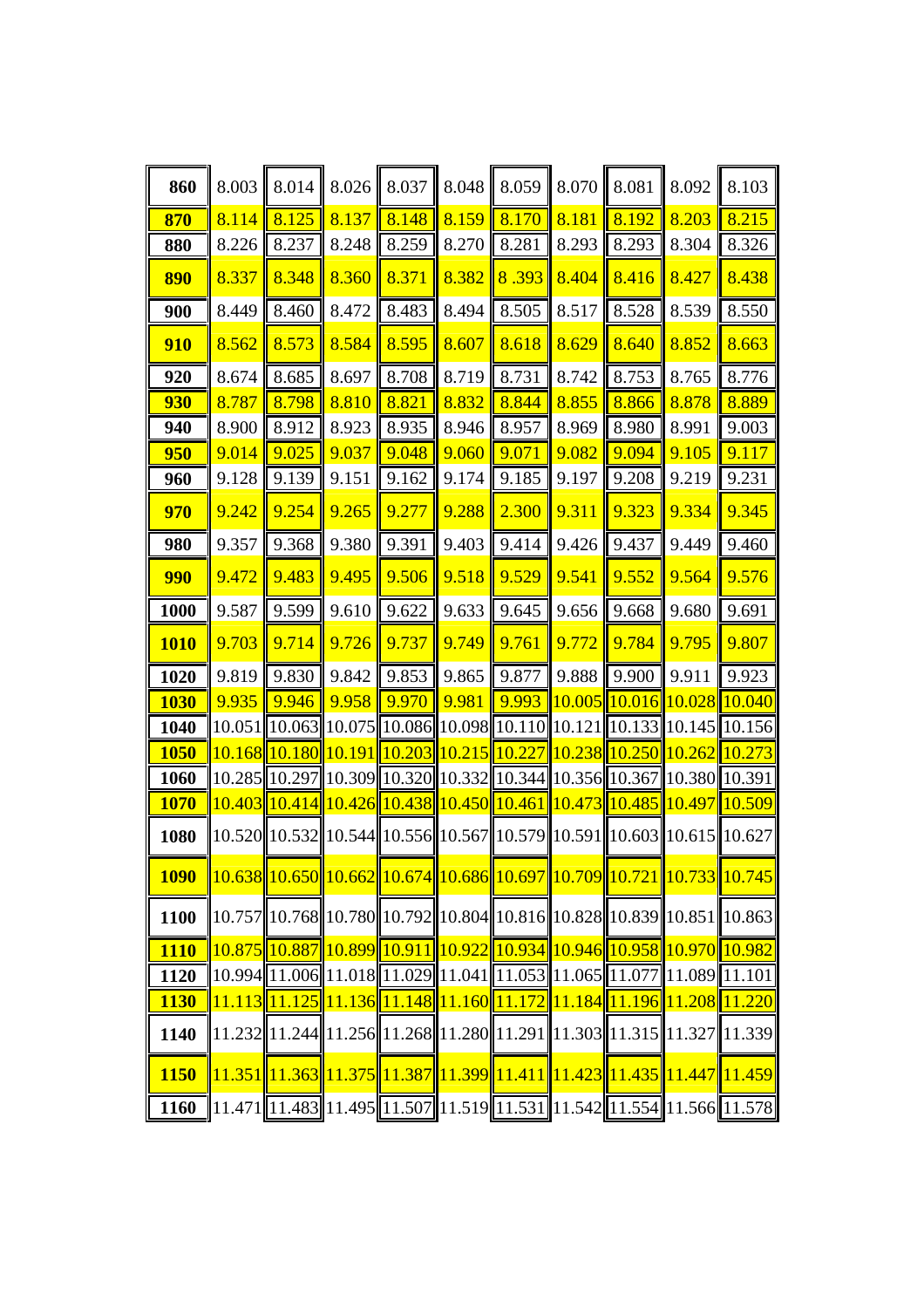| <b>1170</b> |  | $11.590$ 11.602 11.614 11.626 11.638 11.650 11.662 11.674 11.686 11.698                            |  |  |                                                                                   |
|-------------|--|----------------------------------------------------------------------------------------------------|--|--|-----------------------------------------------------------------------------------|
| 1180        |  | $11.710$   11.722  11.734  11.746  11.758  11.770  11.782  11.794  11.806  11.818                  |  |  |                                                                                   |
| <b>1190</b> |  | 11.830 11.842 11.854 11.866 11.878 11.890 11.902 11.914 11.927 11.939                              |  |  |                                                                                   |
| 1200        |  | $11.951$   11.963  11.975  11.987  11.999  12.011  12.023  12.035  12.047  12.059                  |  |  |                                                                                   |
| <b>1210</b> |  | $12.071$ $12.083$ $12.095$ $12.107$ $12.119$ $12.131$ $12.131$ $12.143$ $12.155$ $12.167$ $12.179$ |  |  |                                                                                   |
| 1220        |  | 12.191 12.203 12.216 12.228 12.240 12.252 12.264 12.276 12.888 12.300                              |  |  |                                                                                   |
| <b>1230</b> |  | <u>12.312 12.324 12.336 12.348 12.360 12.372 12.384 12.397 12.409 12.421</u>                       |  |  |                                                                                   |
| 1240        |  | 12.433  12.445  12.457  12.469  12.481  12.493  12.505  12.517  12.529  12.542                     |  |  |                                                                                   |
| <b>1250</b> |  | 12.554  12.566  12.578  12.590  12.602  12.614  12.626  12.638  12.650  12.662                     |  |  |                                                                                   |
| 1260        |  | 12.675  12.687  12.699  12.711  12.723  12.735  12.747  12.759  12.771  12.783                     |  |  |                                                                                   |
| <b>1270</b> |  | <u>12.796 12.808 12.820 12.832 12.844 12.856 12.868 12.880 12.892 12.905</u>                       |  |  |                                                                                   |
| 1280        |  | 12.917 12.929 12.941 12.953 12.965 12.977 12.989 13.001 13.014 13.026                              |  |  |                                                                                   |
| <b>1290</b> |  | 13.038  13.050  13.062  13.074  13.086  13.098  13.111  13.123  13.135  13.147                     |  |  |                                                                                   |
| 1300        |  | 13.159  13.171  13.183  13.195  13.208  13.220  13.232  13.244  13.257  13.268                     |  |  |                                                                                   |
| <b>1310</b> |  | 13.280  13.292  13.305  13.317  13.329  13.341  13.353  13.365  13.377  13.390                     |  |  |                                                                                   |
| 1320        |  | 13.402  13.414  13.426  13.438  13.450  13.462  13.474  13.487  13.499  13.511                     |  |  |                                                                                   |
| <b>1330</b> |  | <u>13.523 13.535 13.547 13.559 13.572 13.584 13.596 13.608 13.620 13.632</u>                       |  |  |                                                                                   |
| <b>1340</b> |  | 13.644 13.657 13.669 13.681 13.693 13.705 13.717 13.729 13.742 13.754                              |  |  |                                                                                   |
| <b>1350</b> |  | 13.766  13.778  13.790  13.802  13.814  13.827  13.839  13.851  13.863  13.875                     |  |  |                                                                                   |
| 1360        |  | 13.887 13.899 13.911 13.924 13.936 13.948 13.960 13.972 13.984 13.996                              |  |  |                                                                                   |
| <b>1370</b> |  | 14.009  14.021  14.033  14.045  14.057  14.069  14.081  14.094  14.106  14.118                     |  |  |                                                                                   |
| 1380        |  | 14.130  14.142  14.154  14.166  14.178  14.191  14.203  14.215  14.227  14.239                     |  |  |                                                                                   |
| <b>1390</b> |  | 14.251  14.263  14.276  14.288  14.300  14.312  14.324  14.336  14.348  14.360                     |  |  |                                                                                   |
| 1400        |  | 14.373  14.385  14.397  14.409  14.421  14.433  14.445  14.457  14.470  14.482                     |  |  |                                                                                   |
| <b>1410</b> |  |                                                                                                    |  |  | $14.494$   14.506  14.518  14.530  14.542  14.554  14.567  14.579  14.591  14.603 |
| 1420        |  |                                                                                                    |  |  | 14.615 14.627 14.639 14.651 14.664 14.676 14.688 14.700 14.712 14.724             |
| <b>1430</b> |  | 14.736 14.748 14.760 14.773 14.785 14.797 14.809 14.821 14.833 14.845                              |  |  |                                                                                   |
| 1440        |  | 14.857  14.869  14.882  14.894  14.906  14.918  14.930  14.942  14.954  14.966                     |  |  |                                                                                   |
| <b>1450</b> |  | <u> 14.978  14.990  15.002  15.015  15.027  15.039  15.051  15.063  15.075  15.087</u>             |  |  |                                                                                   |
| <b>1460</b> |  | 15.099  15.111  15.123  15.135  15.148  15.160  15.172  15.184  15.196  15.208                     |  |  |                                                                                   |
| <b>1470</b> |  | 15.220  15.232  15.244  15.256  15.268  15.280  15.292  15.304  15.317  15.329                     |  |  |                                                                                   |
| 1480        |  | 15.341  15.353  15.365  15.377  15.389  15.401  15.413  15.425  15.437  15.449                     |  |  |                                                                                   |
| <b>1490</b> |  | 15.461  15.473  15.485  15.497  15.509  15.521  15.534  15.546  15.558  15.570                     |  |  |                                                                                   |
| 1500        |  |                                                                                                    |  |  | 15.582  15.594  15.606  15.618  15.630  15.642  15.654  15.666  15.678  15.690    |